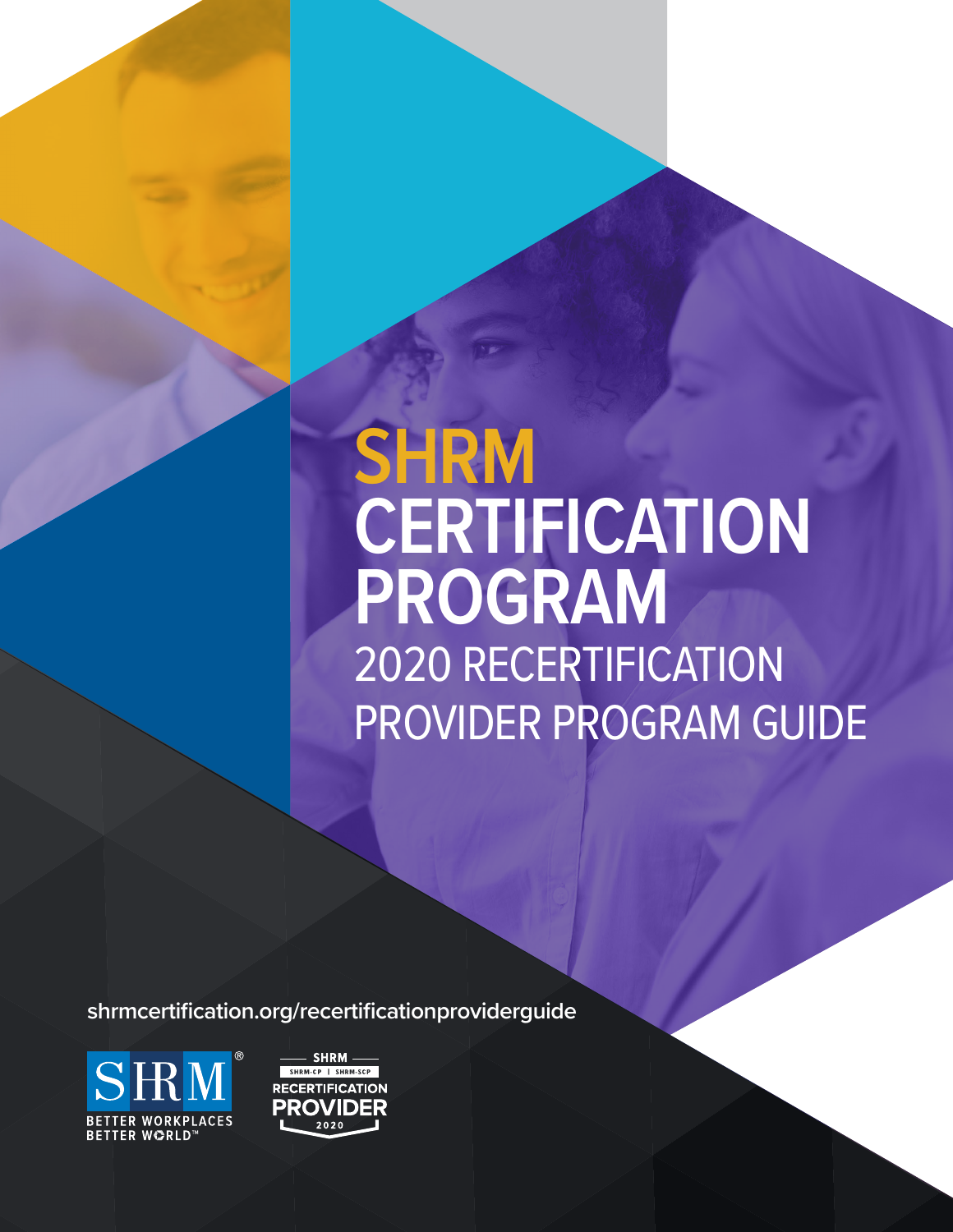# **Introduction**

A commitment to lifelong learning is a critical component of the SHRM Certification program and is required for SHRM Certified Professional (SHRM-CP®) or SHRM Senior Certified Professional (SHRM-SCP®) credential-holders in order to maintain their credential. Credential-holders must demonstrate that they are staying current in the field and advancing their knowledge, skills and abilities in the profession by recertifying their SHRM Certification credential every three years. Recertification can be accomplished by earning 60 professional development credits (PDCs) or by retesting within a certified individual's 3-year recertification cycle.

Activities eligible for PDCs include seminars, workshops, college/university courses and conferences in instructor-led, virtual or self-paced formats. For additional information about SHRM Recertification, click here: **[SHRM Recertification](https://www.shrm.org/certification/recertification/Recertification-Requirements/Documents/181410%202019%20Recert%20Handbook_FNL_1.pdf)  [Requirements Handbook](https://www.shrm.org/certification/recertification/Recertification-Requirements/Documents/181410%202019%20Recert%20Handbook_FNL_1.pdf).**

The SHRM Recertification Provider Program **was established by SHRM to give participating members the opportunity to award PDCs for the HR knowledge and behavioral competency programming they offer to SHRM-certified professionals working to maintain their SHRM-CP or SHRM-SCP credential.**

All programs offered as part of the SHRM Recertification Provider Program must align with one or more components outlined in the SHRM Body of Competency and Knowledge™ (SHRM BoCK™). The SHRM BoCK is the foundation for SHRM certification and its related components, such as the SHRM-CP and SHRM-SCP exams, the SHRM Learning System® for SHRM-CP/SHRM-SCP, the SHRM Recertification process and the SHRM Recertification Provider Program.

The SHRM BoCK describes the behavioral competencies and HR technical knowledge domains that HR professionals need for strategic focus and effective job performance. The incorporation of competencies into the SHRM BoCK provides SHRM certification-holders with a greater range of possibilities for earning PDCs.

Click on the link for additional information about the **[SHRM BoCK.](https://www.shrm.org/certification/about/body-of-competency-and-knowledge/Pages/Download-SHRM-BoCK.aspx)**

### **SHRM Body of Competency & Knowledge<sup>™</sup>**



\*Applicable only to examinees testing within the U.S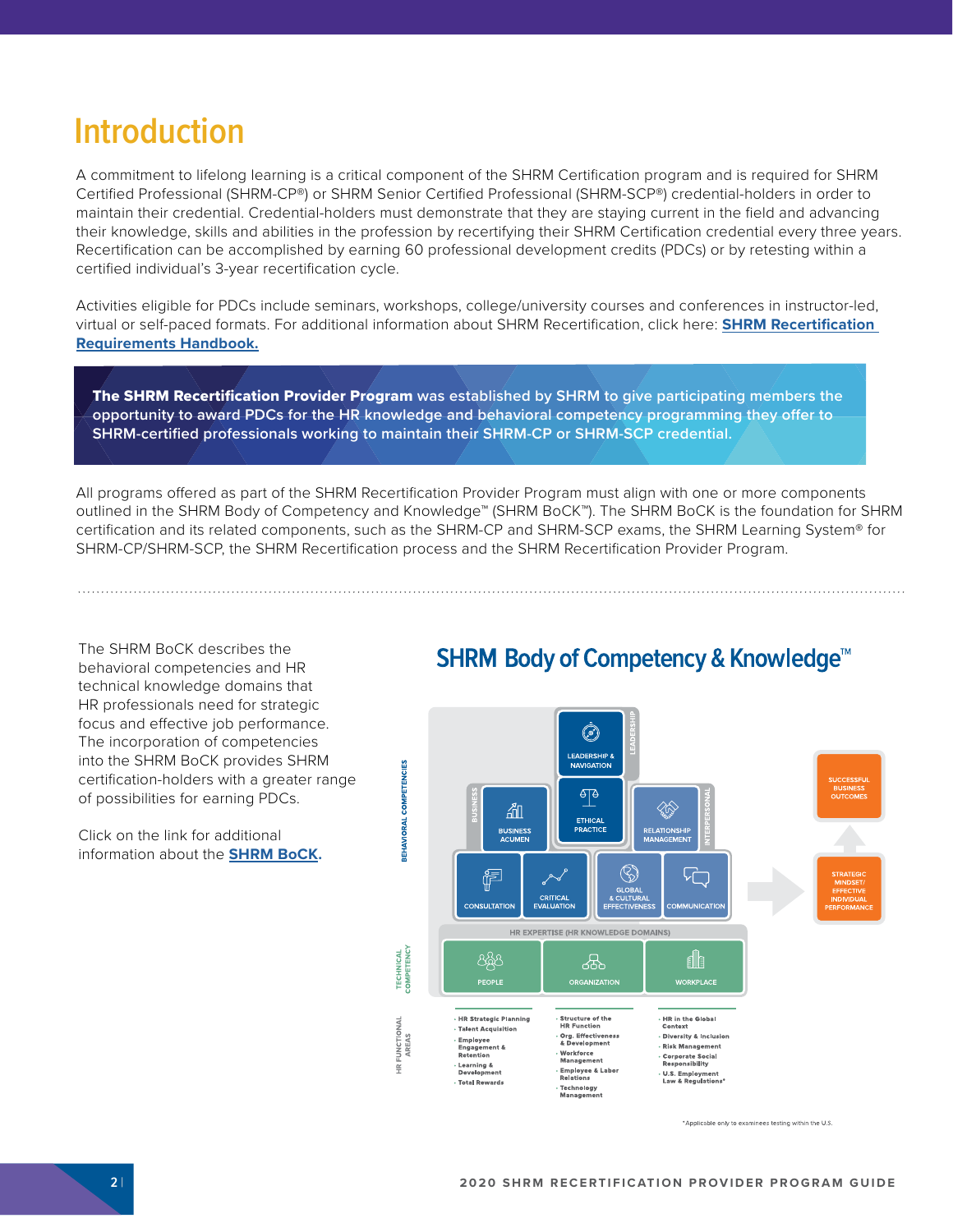# **The Benefits of Becoming a SHRM Recertification Provider**

- **1.** Award PDCs for individual HR programs without preapproval from SHRM.
- **2.** Promote your programs using the SHRM Recertification Provider seal.
- **3.** Have your business and programs listed in the **[SHRM Recertification Provider Directory](https://portal.shrm.org/Public/PreferredProviderDirectory.aspx?selmenid=men3)** and **[SHRM](https://portal.shrm.org/Education/History/Classes.aspx?selmenid=men2&_ga=2.12247348.1643562493.1566223705-270532116.1452004144)  [Preapproved Activities Database](https://portal.shrm.org/Education/History/Classes.aspx?selmenid=men2&_ga=2.12247348.1643562493.1566223705-270532116.1452004144)**, searchable to over 100,000 SHRM-certified professionals.

# Types of Providers

- ›› **General**  Third-party organizations that wish to award PDCs for professional development activities/events provided to SHRM Certification credential-holders. General providers must pay a fee to participate and renew every two years.
- ›› **SHRM Chapters, State Councils or SHRM Global Forums** SHRM-affiliated organizations that wish to award PDCs for professional development activities/events provided to SHRM Certification credential-holders. SHRM chapters, state councils and global forums are provided the opportunity to participate free of charge with an option to auto-renew annually.
- ›› **SHRM Education Partners (Domestic and International)** SHRM-approved partner organizations that wish to award PDCs for professional development activities/events provided to SHRM Certification credential-holders. Education Partners are provided the opportunity to participate free of charge with an option to auto-renew as part of their Education Partner contracting process.
- ›› **SHRM Academically Aligned Institutions** Colleges and universities with approved HR programs that are aligned with SHRM's HR curriculum that wish to award PDCs for professional development activities/events provided to SHRM Certification credential-holders. Aligned institutions are provided the opportunity to participate free of charge with an option to auto-renew as part of their alignment renewal process.

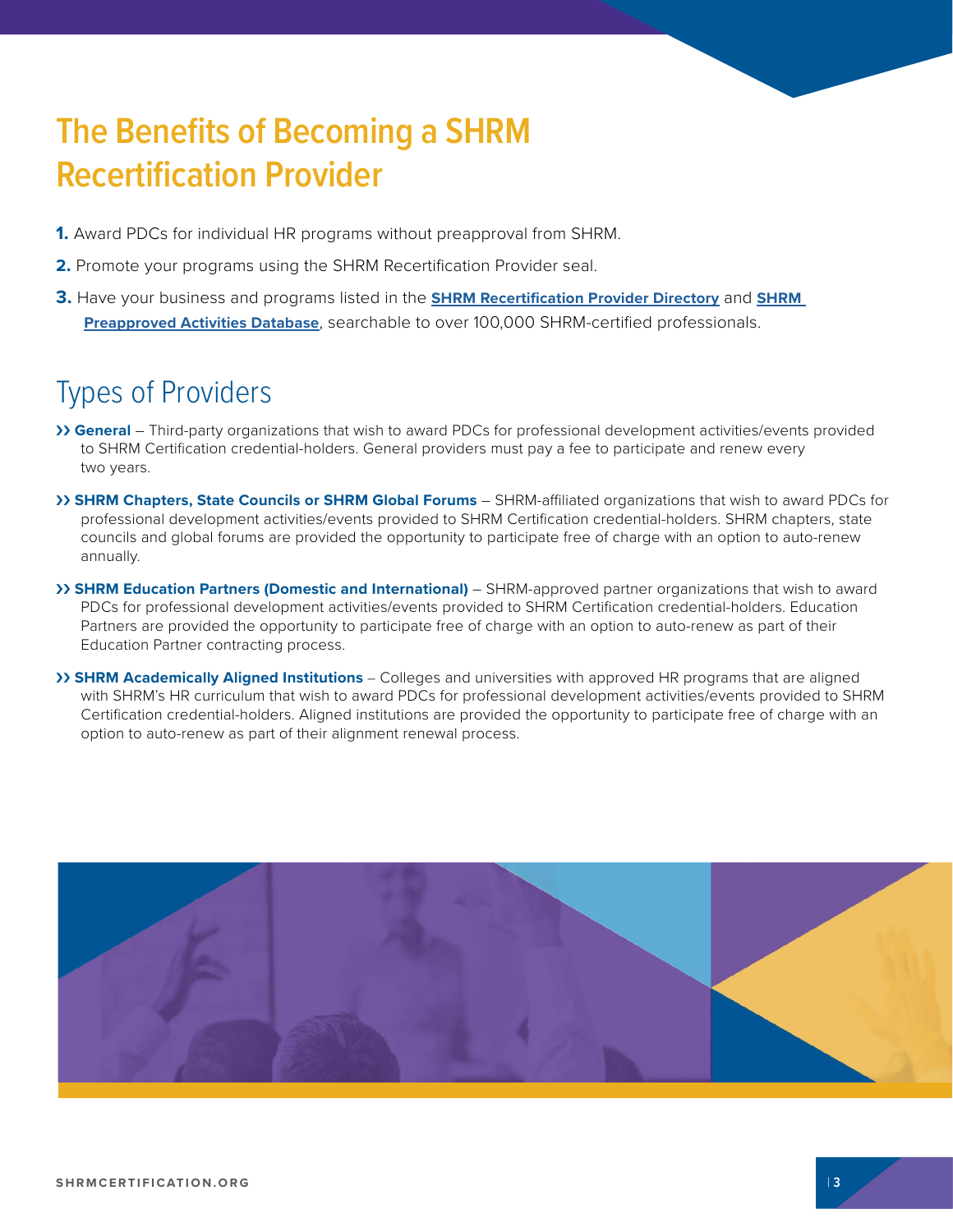# **Qualifications**

| <b>GENERAL</b>                                                                                                                        | <b>SHRM CHAPTERS, STATE</b><br><b>COUNCILS AND GLOBAL</b><br><b>FORUMS</b>     | <b>SHRM EDUCATION</b><br><b>PARTNERS</b>               | <b>SHRM ACADEMICALLY</b><br><b>ALIGNED INSTITUTIONS</b> |  |
|---------------------------------------------------------------------------------------------------------------------------------------|--------------------------------------------------------------------------------|--------------------------------------------------------|---------------------------------------------------------|--|
| Must have been in<br>operation offering HR<br>programming for at least<br>one year.                                                   | Must be a SHRM chapter,<br>state council or global<br>forum in good standing.* | Must maintain SHRM<br><b>Education Partner status.</b> | Must maintain SHRM academic-<br>alignment status.       |  |
| Must offer HR programming that is aligned to the SHRM BoCK.                                                                           |                                                                                |                                                        |                                                         |  |
| Programming must be high quality and developed/presented by subject matter experts who know how to<br>design and facilitate learning. |                                                                                |                                                        |                                                         |  |
| Must have the resources to appropriately support effective program delivery and evaluation.                                           |                                                                                |                                                        |                                                         |  |

\* Refer to the [Chapter SHAPE Workbook](https://higherlogicdownload.s3.amazonaws.com/SHRM/5daba5d4-58eb-4d01-93e8-648c8ae262c4/UploadedImages/190001_2019_Chapter_SHAPE_Brochure_Final.pdf) or the [State Council SHAPE Workbook](https://higherlogicdownload.s3.amazonaws.com/SHRM/5daba5d4-58eb-4d01-93e8-648c8ae262c4/UploadedImages/190001_2019_STATE_Council_SHAPE_Brochure_Final.pd) for information about good-standing requirements.

# Registration

All Providers must agree to abide by all program requirements and the SHRM Recertification provider Program Terms and Conditions.

#### **GENERAL PROVIDERS**

**Go to [shrmcertification.org/providers/apply a](https://portal.shrm.org/Login.aspx?ReturnUrl=/Profile/Default.aspx&provider=true&_ga=2.207253338.818570408.1557144386-270532116.1452004144)nd complete and submit the online application. As part of the application process, applicants must:**

- » **Submit an example of an existing program that substantiates previous delivery of HR-related programming.**
- » **Provide the name and e-mail address of a primary contact for the program. This individual will be responsible for entering program information into the SHRM database and receiving and responding to program-related correspondence.**
- » **Agree to abide by all program requirements.**
- » **Remit the application fee.**

**Fees - \$500 for two years (includes \$100 nonrefundable processing fee)**

**The review process takes up to 15 business days to complete. Incomplete applications may take longer. All notifications will be sent to the primary contact on record.** 

**Send inquiries to recertificationprovider@shrm.org or call 703.535.6250 (select option 3).**

#### **SHRM CHAPTER, STATE COUNCIL AND GLOBAL FORUM PROVIDERS**

**Contact Mark McKenna at Mark.McKenna@shrm.org. Account setup may take up to 10 business days to complete.**

#### **SHRM EDUCATION PARTNER PROVIDERS**

**Contact Jonnie Huynh at recertificationprovider@ shrm.org. Account setup may take up to 10 business days to complete.**

#### **SHRM ACADEMICALLY ALIGNED INSTITUTIONS**

**Contact Demetrius Norman at alignment@shrm.org. Account setup may take up to 10 business days to complete.**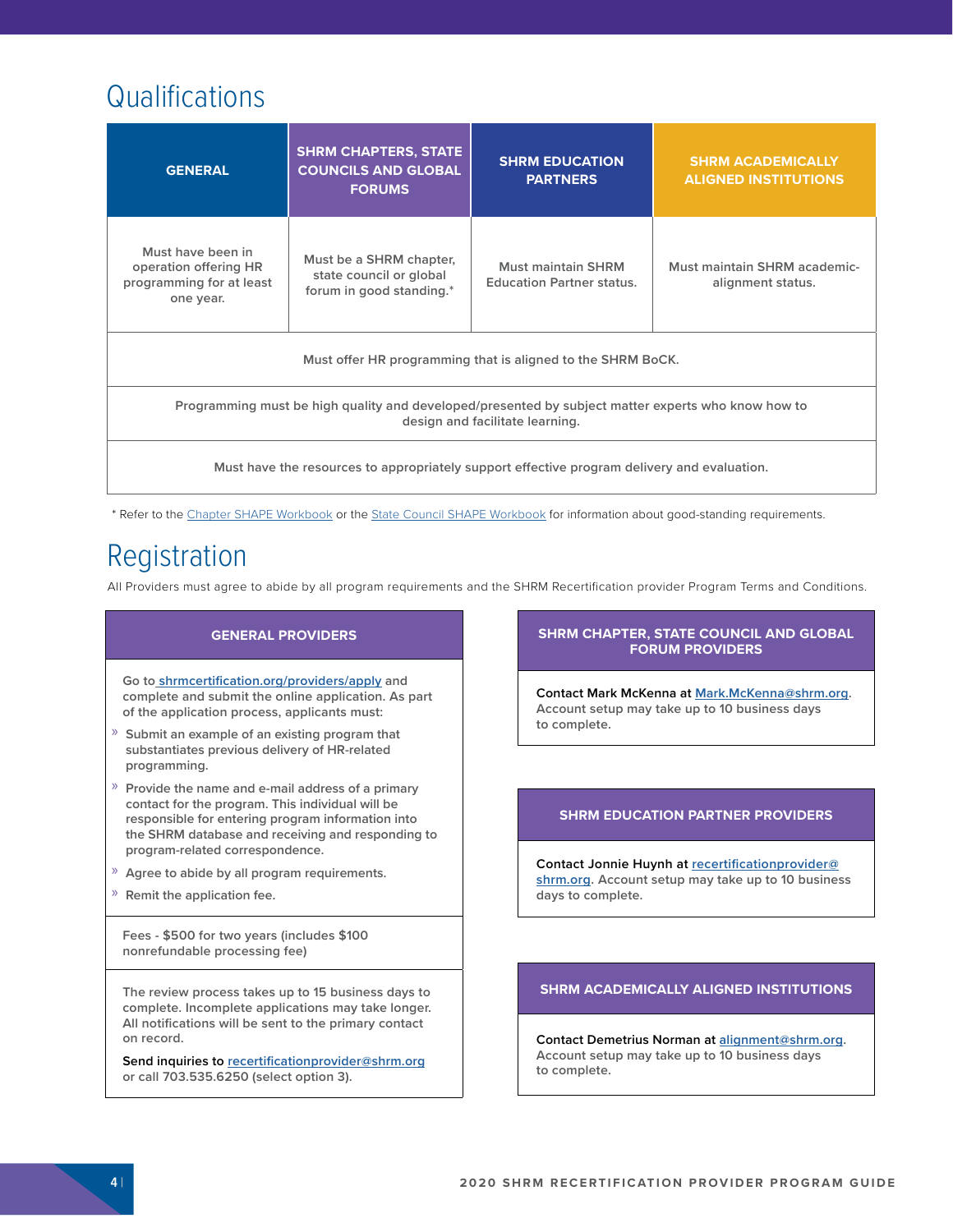# Program Guidelines

SHRM Recertification Providers are required to comply with the following guidelines:

- ➊ Provide the name and e-mail address of a primary contact and program administrator and keep this information current.
- **O** Enter the required information for each individual program into the SHRM online database.
	- **\*** IMPORTANT Programs must be entered before they occur. Retroactive programs cannot be entered.
- ➌ Use the following methodology to award the appropriate number of PDCs to individual program offerings:
	- **a.** Award credit based on the actual educational time spent in the program (lunch and break time should not be included).
	- **b.** A minimum of one educational hour is required for a continuing education activity to qualify for at least one PDC.
	- **c.** PDCs beyond one hour are calculated in 15-minute increments. Each 15-minute increment = .25, or a quarter of one hour.
- **d.** Examples:
	- $\rightarrow$  1-hour educational program = 1 PDC
	- $\rightarrow$  1-hour-and-15-minute program = 1.25 PDCs
	- $\rightarrow$  3-hour e-learning course = 3 PDCs
- ➍ Include a process for determining attendee participation for passive-format programming (e.g., webinars, videoconferences, self-directed e-learning).
- ➎ Adhere to **[SHRM Recertification Provider seal usage](https://www.shrm.org/certification/for-organizations/recertification-providers/Documents/SHRM-Recertification-Provider-2019-Seal-Usage-Guidelines.pdf)  [guidelines.](https://www.shrm.org/certification/for-organizations/recertification-providers/Documents/SHRM-Recertification-Provider-2019-Seal-Usage-Guidelines.pdf)**
- ➏ Provide program participants with documentation that verifies their attendance, displays the dates attended and shows the number of PDCs assigned to the activity/event.
- **↑** Retain program documentation, including attendance verification information, for a minimum of three years.
- **8** Comply with SHRM-conducted verification review requests.
- ➒ Comply with all renewal or auto-renewal policies, processes and procedures.

### Program Renewal or Auto-Renewal Process

SHRM Recertification Providers are required to renew their participation in the program or are subject to auto-renewal, depending on their provider type. An overview of requirements by type is listed in the table below. A renewal/autorenewal e-mail will be sent to the primary point of contact and the program administrator approximately 90 days prior to the end of the provider's term.

| <b>PROVIDER TYPE</b>                                            | <b>TERM</b>                                                                                                                                                            | <b>REQUIREMENTS</b>                                                                                                                                                                                                    |  |
|-----------------------------------------------------------------|------------------------------------------------------------------------------------------------------------------------------------------------------------------------|------------------------------------------------------------------------------------------------------------------------------------------------------------------------------------------------------------------------|--|
| General                                                         | 2 years                                                                                                                                                                | » Must submit renewal application (includes reaffirming<br>adherence to program standards and guidelines), update or<br>confirm primary contact and program administrator information,<br>and submit appropriate fees. |  |
|                                                                 |                                                                                                                                                                        | » Process must be completed before the end of the term.                                                                                                                                                                |  |
|                                                                 |                                                                                                                                                                        | » Failure to complete the renewal process in the appropriate time<br>frame will result in the termination of the organization's SHRM<br><b>Recertification Provider status.</b>                                        |  |
| <b>Chapters, State Councils or</b><br><b>SHRM Global Forums</b> | Auto-renewed. Must reaffirm adherence to program standards<br>and guidelines and update or confirm primary contact and<br>1 year<br>program administrator information. |                                                                                                                                                                                                                        |  |
| <b>Education Partners</b>                                       | As part of the Education<br>Partner contract renewal<br>process                                                                                                        | Auto-renewed. Must reaffirm adherence to program standards<br>and guidelines and update or confirm primary contact and<br>program administrator information.                                                           |  |
| <b>SHRM Academically Aligned</b><br>Institutions                | As part of the alignment<br>renewal process                                                                                                                            | Auto-renewed. Must reaffirm adherence to program standards<br>and guidelines and update or confirm primary contact and<br>program administrator information.                                                           |  |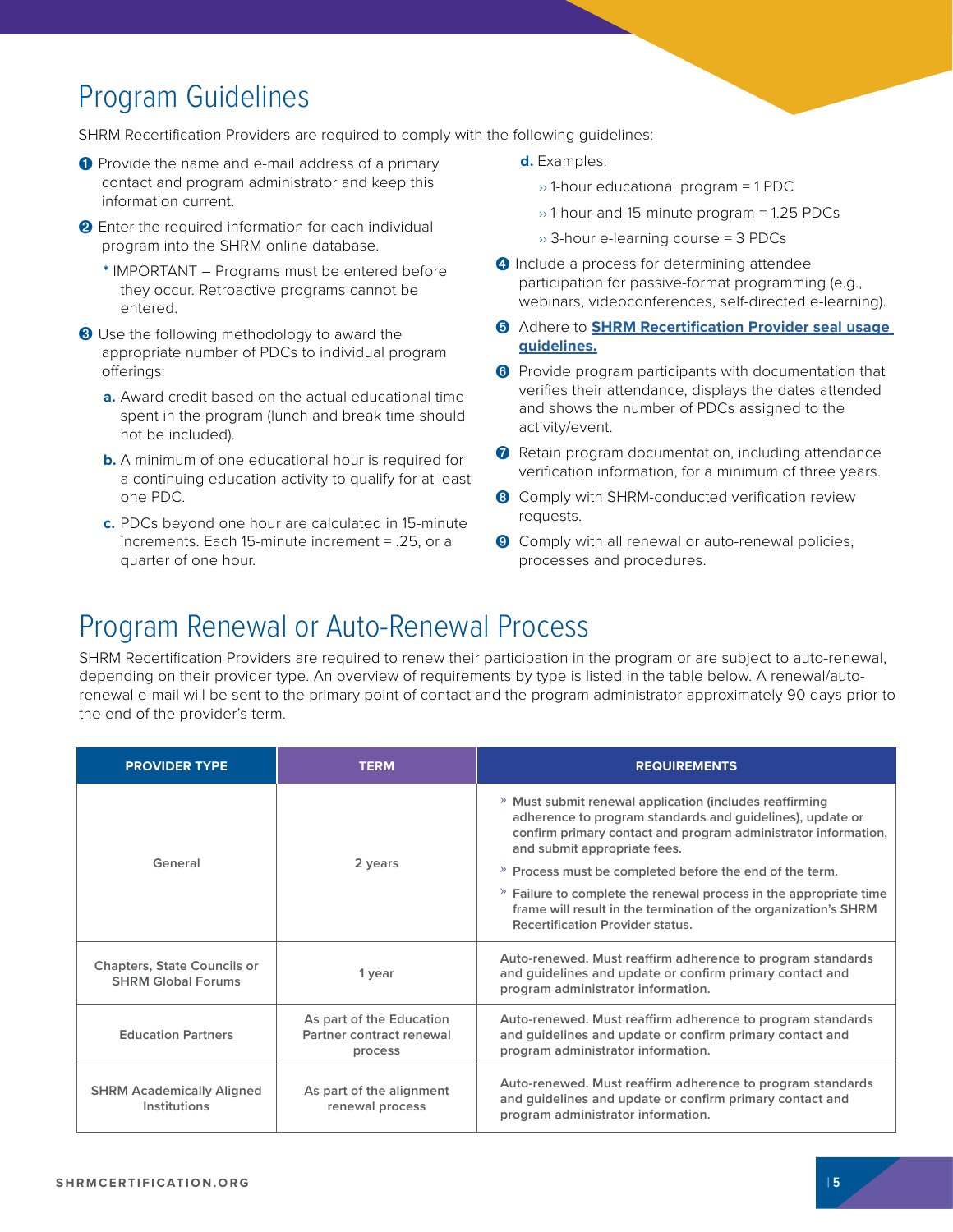# Compliance and Verification

SHRM has a responsibility to maintain and protect the integrity of the SHRM Recertification Provider Program and to ensure the quality of programming offered to SHRM Certification credential-holders. To this end, SHRM reserves the right to do the following:

- >> Award SHRM Recertification Provider status only to those who meet the qualifications of the program.
- >> Continually verify program compliance through an internally administered verification process.
- ›› Monitor proper use of the SHRM Recertification Provider seal.

As part of the verification process, SHRM will randomly select a percentage of SHRM Recertification Provider programming for review. Providers will be asked to provide supporting documentation to demonstrate program compliance. Failure to comply with the verification review request may result in the suspension and ultimate termination of the provider's SHRM Recertification Provider status.

### Denial or Termination of Status

SHRM is committed to working with each SHRM Recertification Provider applicant to ensure a smooth application process. In the event an applicant is denied SHRM Recertification Provider status, an appeal of the decision may be made in writing within 30 days. Send all appeal requests to **[recertificationprovider@shrm.org](mailto:recertificationprovider%40shrm.org?subject=)**. If the denial is upheld, the applicant must wait one year from the original date of submission to reapply.

In the event a SHRM Recertification Provider is not in compliance with program standards or procedures, SHRM will work with the provider to rectify the situation. After being notified of the infraction, the provider will have 30 days to correct the situation and to provide verification of compliance. Failure to comply within the 30-day time frame may result in suspension or termination of SHRM Recertification Provider status. Breaches of an ethical nature will result in the permanent revocation of SHRM Recertification Provider status and could also result in additional disciplinary action if the provider is a SHRM member.

### Legal Restrictions

The U.S. Treasury Department Office of Foreign Assets Control (OFAC) is responsible for the enforcement of U.S. economic sanctions. These sanctions make it illegal for SHRM or anyone on SHRM's behalf, such as SHRM Recertification Providers, to offer SHRM courses or other SHRM materials that are approved for SHRM professional development credits (PDCs) to any individual who is prohibited from receiving them. For this reason, if any individual registers for a course and desires to obtain SHRM PDCs for his/her attendance, and the individual is located in or ordinarily a resident of one of the following countries, the SHRM Recertification Provider must screen the individual against the OFAC Specially Designated Nationals (SDN) List prior to conducting the course(s): Albania, Belarus, Bosnia and Herzegovina, Burundi, Central African Republic, Croatia, Cuba, Democratic Republic of Congo, Iran, Iraq, Kosovo, Lebanon, Libya, Macedonia, Mali, Montenegro, Nicaragua, North Korea, Russia, Serbia, Somalia, South Sudan, Sudan, Syria, Turkey, Ukraine (including the Crimea region), Venezuela, Yemen and Zimbabwe. In the event an individual is listed on the SDN List, the SHRM Recertification Provider agrees that it will not permit such individual to receive PDCs or any certificate stating that the individual is eligible to claim SHRM PDCs for participation in the course(s). SHRM Recertification Providers agree to promptly comply with any changes or additions to the above-listed countries or requirements upon notification by SHRM.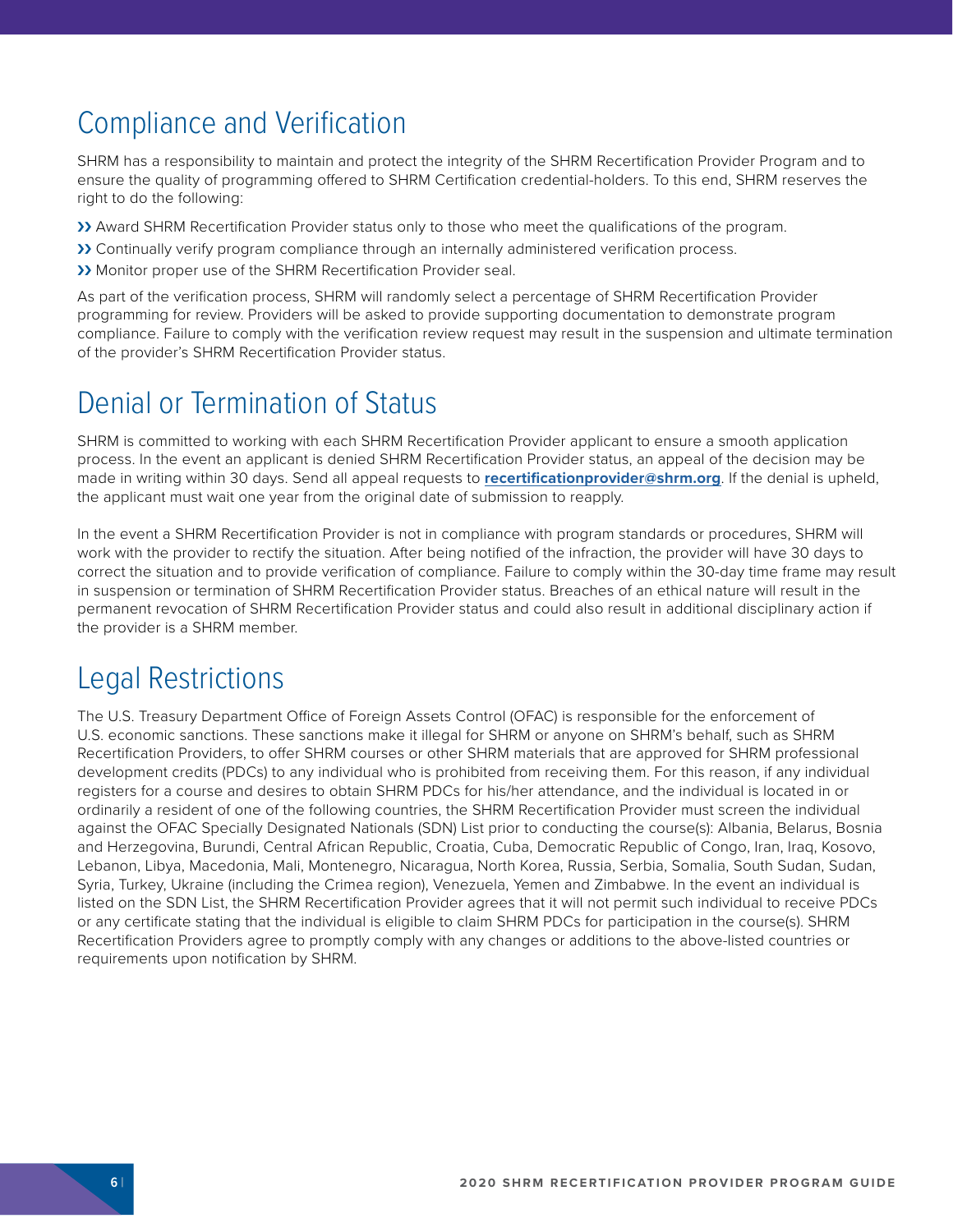# Acceptable Topics for Educational Programming

The following are examples of subject areas related to the SHRM BoCK that may be awarded PDCs:

### **Competencies**

### **Leadership & Navigation**

- » Improving negotiation effectiveness
- » Leading change

### **Ethical Practice**

- » Business ethics
- » Dealing with unethical behavior or conflicts of interest

### **Business Acumen**

- » Advancing business acumen
- » Understanding organizational metrics

### **Relationship Management**

- » Customer relationship management
- » Managing internal and external relationships



» Effective consultation » Applying creative problem-solving



- » Critical thinking
- » Data analysis

### **Global & Cultural Effectiveness**

- » Cross-culture and cross-border issues
- » Global strategic leadership

# **Communication**

- » Communicating up, down and across the organization
- » Constructive feedback for developmental opportunities

### **HR Knowledge**

### **People**

- » Goal-setting approaches
- » Quality assurance techniques
- » Strategic management considerations
- » SWOT and environmental scan techniques
- » Talent management
- » Recruitment and selection techniques
- » Retention techniques
- » Job analysis
- » Employee engagement
- » Compensation and benefits
- » Conflict management
- » HR metrics
- » Change management
- » Training and development
- » Remuneration data analysis
- » Understanding external labor market factors

### **Organization**

- » Balanced score cards philosophy
- » Motivational theories
- » Organizational behavior theories
- » HR organizational structure and design
- » Understanding individual differences and perceptions
- » Needs assessment techniques
- » Succession planning
- » Employee relations
- » HRIS
- » Data analytic techniques

#### **Workplace**

- » Global mindset techniques
- » Visa and work permit considerations
- » Managing international assignments
- » Emotional intelligence
- » Glass-ceiling prevention
- » High- and low-context cultures
- » Drug prevention
- » Duty of care
- » Safety auditing techniques
- » Terrorism prevention and responses
- » Privacy concerns
- » Corporate citizenship and governance programs and legislation
- » Legal update